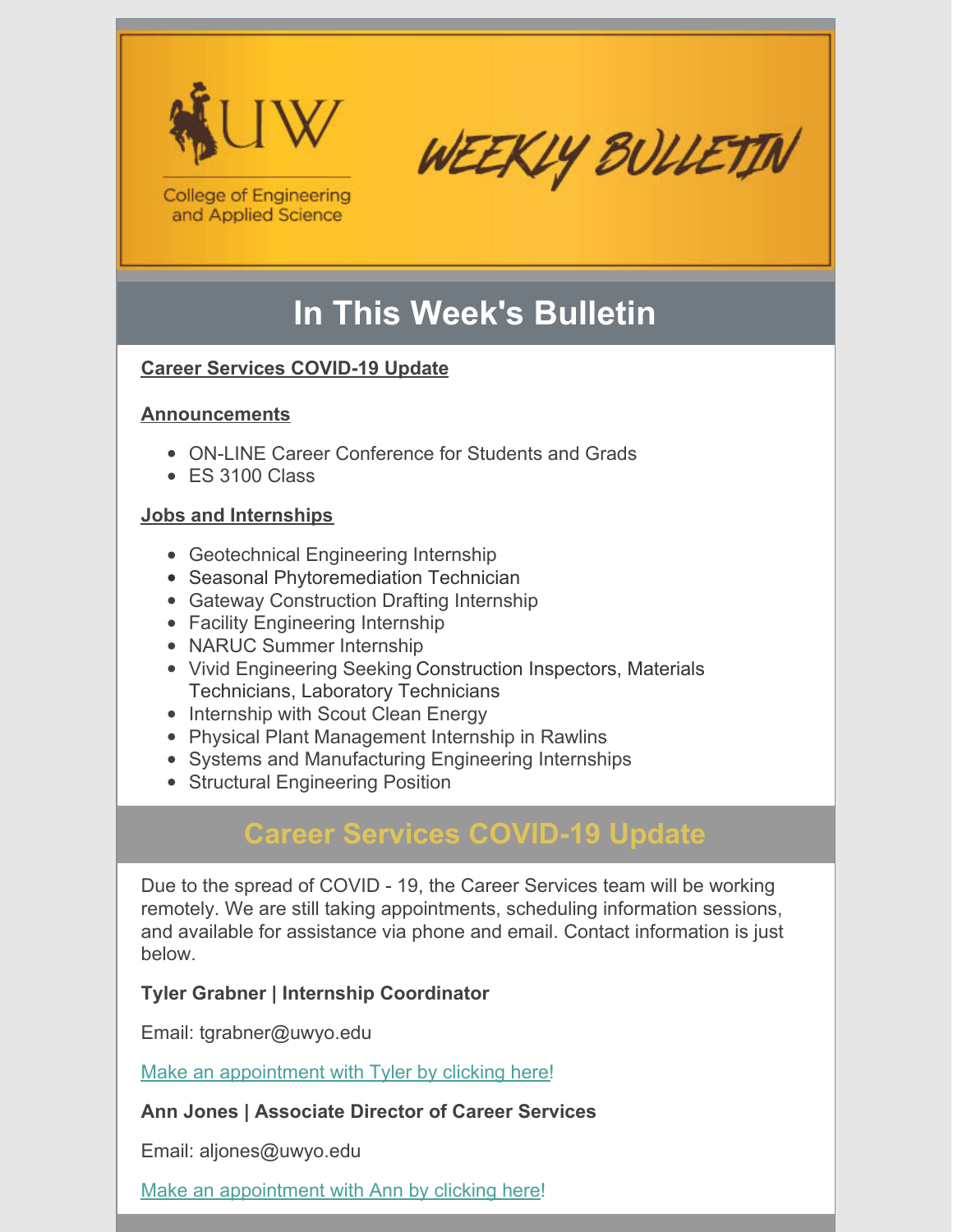### **ON-LINE Career Conference for Students and Grads**

### The *UW Alumni Association* is hosing a **FREE 4-Day ON-LINE Career Conference for Students and Grads**!

- · June 23-26 from 11am to 8pm EDT (9am-6pm MDT)
- 72 career authors and coaches will provide tips, skills, and strategies for professional job search
- Each will share in their TED Talk length presentation three tips, ideas, or strategies you can act on immediately
	- FREE Registration at this site: <https://uwyo.securechkout.com/>

# **ES 3100 Class**

The purpose of this Internship Preparation course is to prepare students for applying to internships in all applicable facets. Students will learn how to build their resume, write job specific cover letters, search for positions, and communicate with employers effectively. This course is a self-study with assignments given weekly. Students will be required to complete assignments and schedule individual appointments with an instructor in order to follow up on assignments.

Prerequisite: 6 credits within your discipline.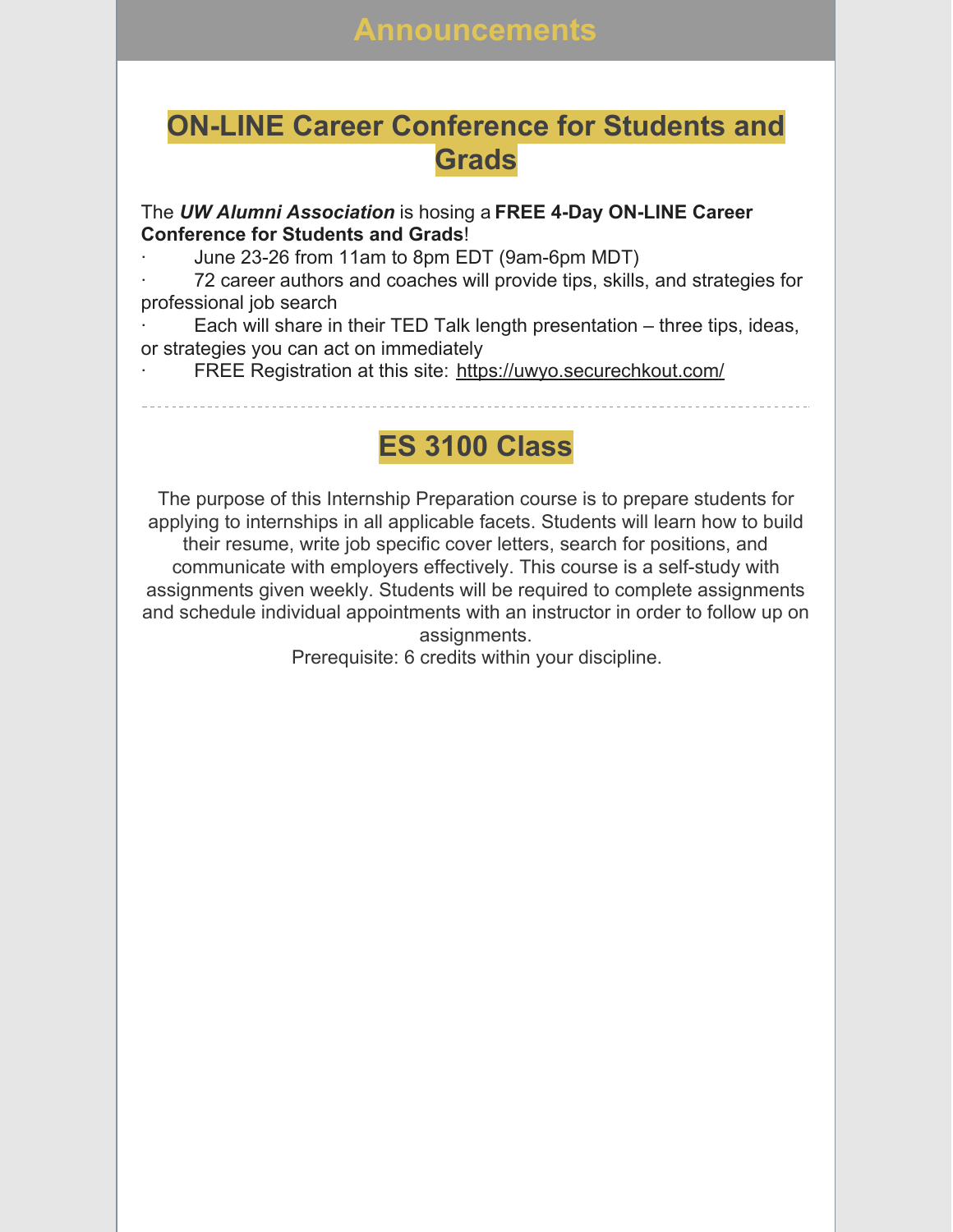

The right intern should thrive in a fast-paced, client service based environment. To be successful in this role, you must have strong technical problem-solving skills as well as excellent written and oral communication skills, competent with basic computer programs such as word and excel. You must be able to work independently with minimal supervision and also perform as a team member in an environment that will include other employees of the company,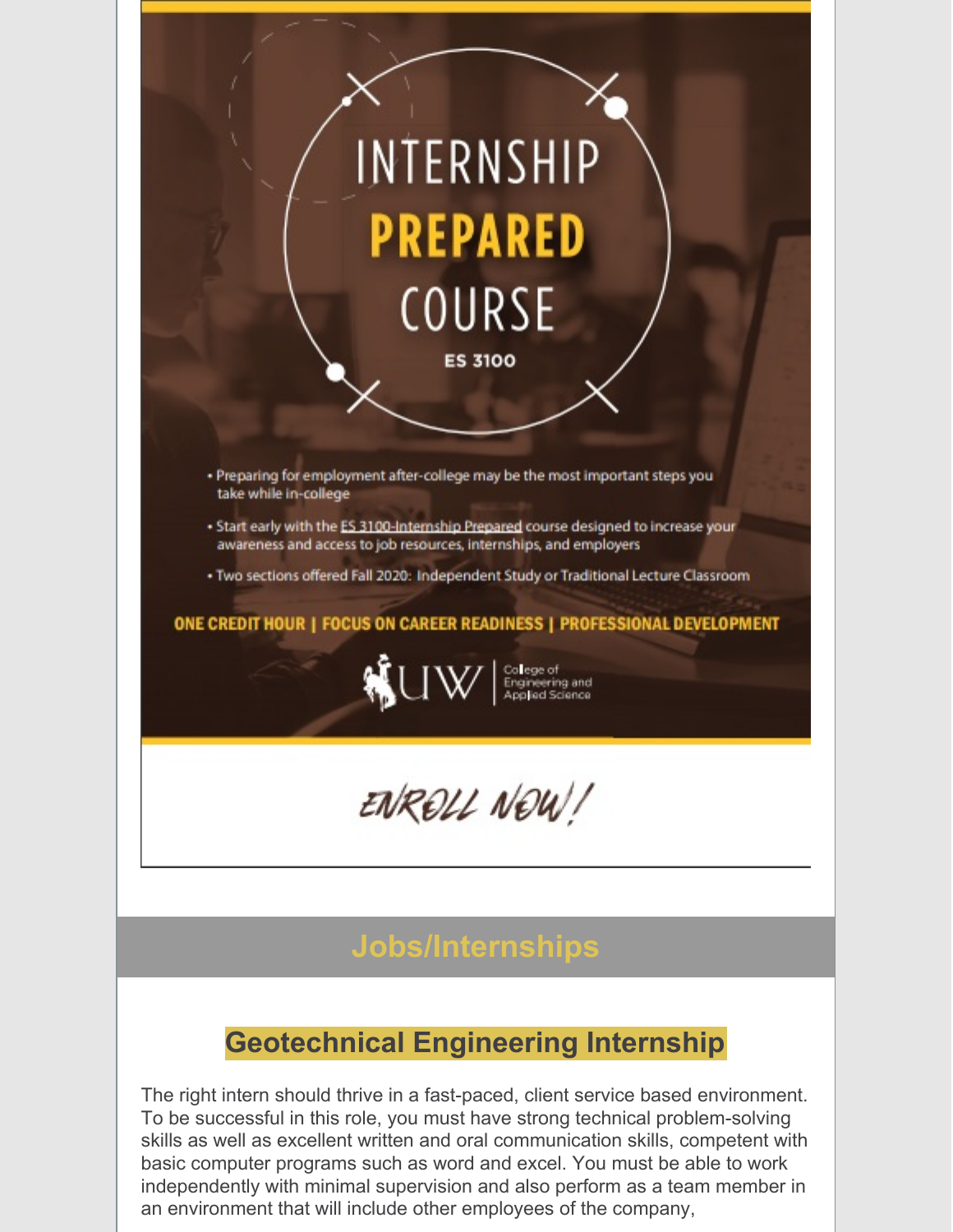subcontractors, and client representatives.

### **Education**

This opportunity is available for college students in good standing working towards a Geotechnical Engineering Degree within an accredited program.

The candidate will gain experience in geotechnical engineering under direct supervision of the firm's leading engineering professionals.

### **Duties and Responsibilities**

- Work in a safe, efficient, and detail oriented manner
- Willingness and ability to work on construction sites, performing observation and testing activities
- Work on some of the most challenging projects in the country
- Perform routine tasks, tests and computations associated with geotechnical engineering, construction materials testing, and field observations under the supervision of a geotechnical engineer.
- Perform laboratory analyses in support of construction and geotechnical engineering projects
- Collect field samples and perform field logging of exploratory test borings
- Use exceptional time management skills and have the ability to manage multiple assignments at any given time
- Be required to hold a valid driver's license, have a satisfactory driving record, and have reliable transportation in order to get to and from work.

### **Other Requirements**

In addition to the essential duties listed above, an intern geotechnical engineer will frequently be asked to perform miscellaneous duties that may include but not be limited to shipping soil samples and disposing of laboratory soil waste.

This position is an "outdoor/indoor position" which will entail working in all types of weather from hot and windy, to cold and icy/slippery conditions. While working indoors at the lab, the position requires reasonable attire for a professional office building. In addition, this position requires a person to be capable of routinely lifting 75 pounds.

### **Interested applicants should email their resume to INFO@AGS-West.com**

# **Seasonal Phytoremediation Technician**

**Position**: Seasonal Phytoremediation Technician (landscaping)

**Commitment/Schedule**: Total of 200 hours. Weekdays, June through August, with some flexibility around class schedules, weather, etc.

**Location**: Laramie, WY (approx. 4.5 miles south of the university)

**Compensation:** \$14.00 per hour

**Description:** Maintenance of approximately 50 acres of vegetation in the Integrated Phytoremediation / Greenbelt project at the south loop portion of the Laramie River Greenbelt Trail. Mowing grass with a riding mower, monitoring tree health, operating/maintaining irrigation systems, performing preventive maintenance on equipment, and related tasks. This work contributes to a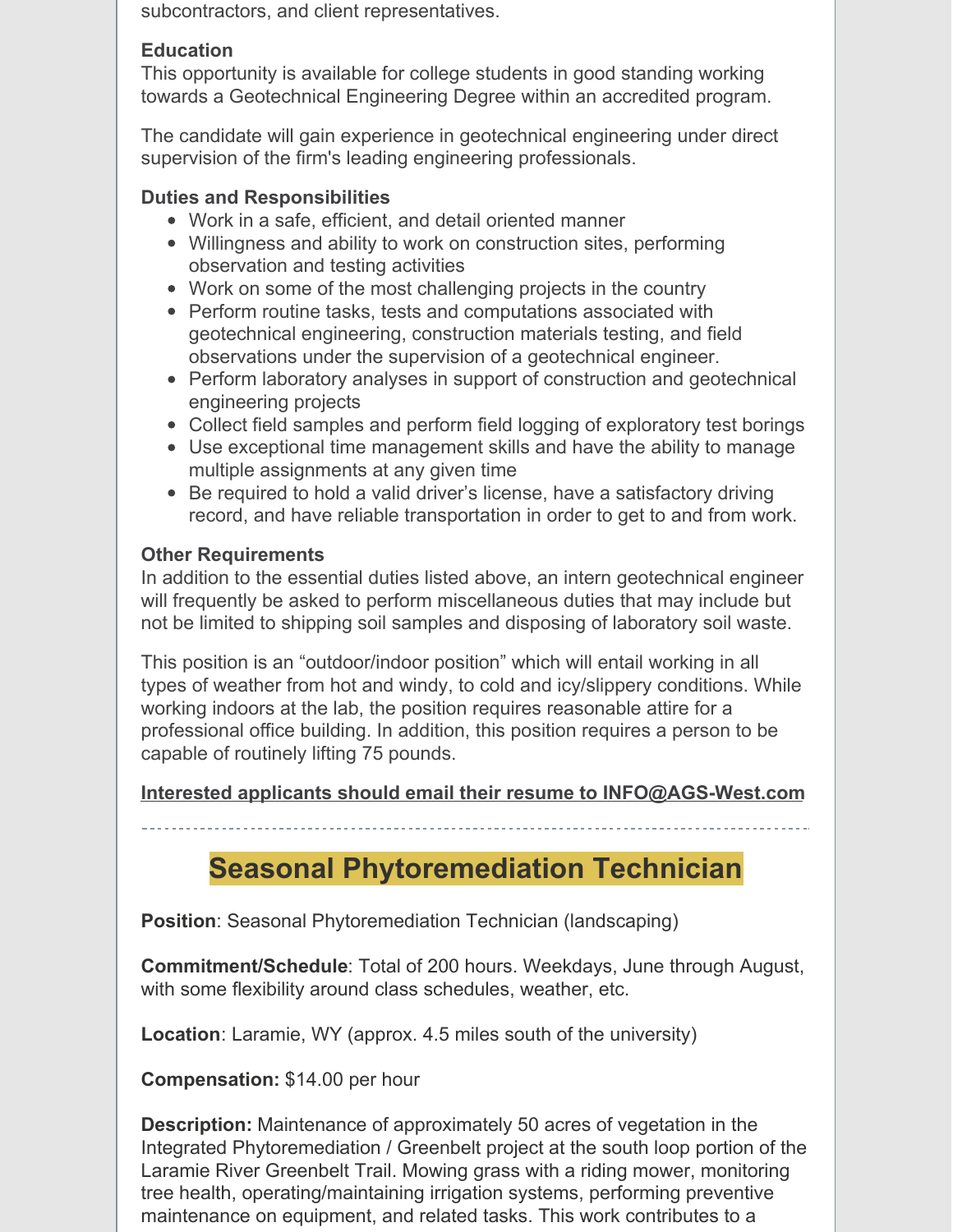valued recreational resource enjoyed by many in the community.

**Requirements**: Dependable, hard-working individual at least 18 years of age who is able to follow instructions, comply with safety procedures, and work independently in an outdoor setting. Farm/ranch, landscaping, or similar experience is required. Mechanical aptitude/experience operating and maintaining powered equipment is desirable. Applicants offered the position must pass a background check including a clean driving record.

Please send resume to Eileen Torok at[eileen.torok@jacobs.com.](mailto:eileen.torok@jacobs.com)

# **Gateway Construction Drafting Internship**

**Gateway Construction is currently seeking a drafting intern who will assist our Head Designer. Candidates must be proficient in Revit. Experience using AutoCAD is helpful. Their ideal candidate is selfmotivated, eager to learn, listens to directions, organized and has good time management skills. They are looking for an ambitious, talented team player with strong communication skills who is capable of staying focused and meeting deadlines with limited supervision.**

### General Job Duties:

- Design work focused on new homes, primarily using Revit
- Make modifications to existing plans
- Develop new plan
- Produce full plan sets including foundation plans, floor plans, roof plans, elevations, cross sections and detail sheets
- Send out RFPs to suppliers
- Verify shop drawings and other submittals (i.e. cabinets, windows, trusses, etc.)
- Convert AutoCAD plans to Revit
- Assist with brainstorming design idea

### To Apply:

**Please send an application, through regular mail, or email to sean.quinn@gateway-const.com. Address application letter and resume to Sean Quinn at**

### **PO Box 3244 Cheyenne, Wyoming 82003**

# **Facility Engineer Internship**

Facility Engineering Associates, P.C. (FEA) is looking for approximately six to eight interns to assist us in gathering field measurements and other architectural data in K-12 school facilities in the State of Wyoming. If interested, please submit an application on our website (https://feapc.com/careers/). FEA is an equal opportunity employer.

### **Qualifications/Skills/Capabilities**

Must be a graduate of or currently enrolled at any Wyoming Community College or the University of Wyoming with a focus in Civil Engineering,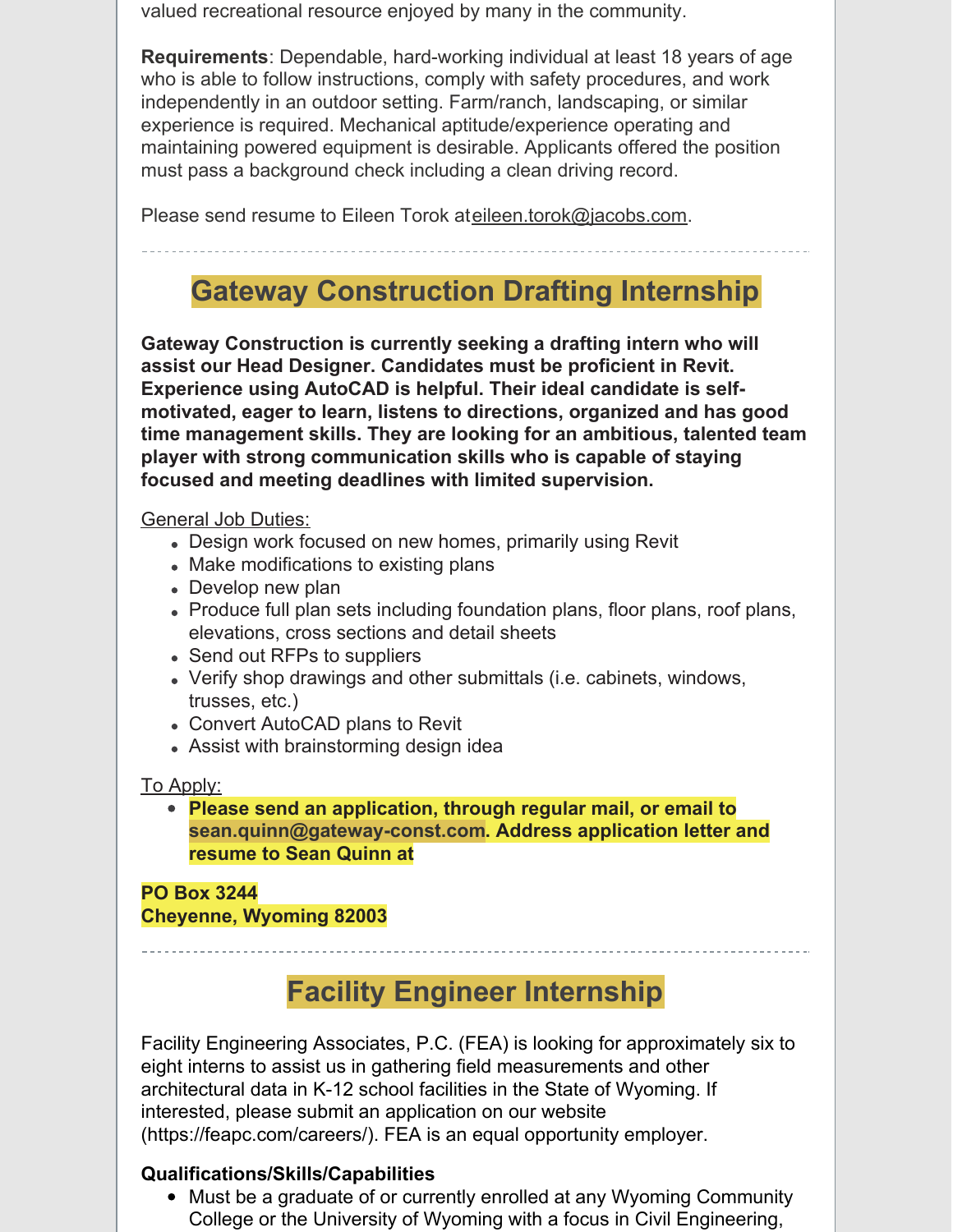Architectural Engineering, Mechanical Engineering, or Construction Management. If attending college, individual must have finished two semesters of college by the project start date.

- Must be proficient in AutoCAD, MS Word, and MS Excel.
- Must be able to read, interpret, and identify discrepancies on building floor plans.
- Must be able to pass a background check and drug test, have a valid driver's license, and be a minimum of 21 years of age by the project start date.
- Must be willing to travel around the State of Wyoming for the entire employment period.
- Must be able to physically climb stairs/ladders and be on your feet walking for multiple hours at a time, as well as be able to sit for multiple hours at a time.
- Applicant must be legally eligible to work in the U.S. without sponsorship.

### **Compensation**

Successful applicants will be paid \$20 per hour and guaranteed a minimum of 30 hours per week. Actual working days may involve up to six days per week, and the hours are anticipated to be between 40 and 50 hours per week. Weekly lodging, meal per diem, and rental car will be provided to each successful candidate for the duration of employment.

### **Schedule**

Preliminary offers for employment are expected to be sent to successful applicants between May and June 2020. However, offers will be contingent on current workload, and will be finalized around July 1, 2020. Successful applicants will need to be available for continuous work between July 6 and August 17, 2020.

### **To Apply**

Apply at <https://feapc.com/about/careers/wyoming-intern/>

**NARUC Summer Internship**

### **General Description of Duties:**

Under the direction of the supervisor of the Technical section, conducts research on issues of current regulatory interest to the Commission in the areas of electricity, natural gas, water, pipelines or telecommunications; assists the technical section with the evaluation and analysis of utility company applications filed with the Commission.

### **Essential Functions:**

· Under direct supervision, conducts in-depth research on topics of regulatory interest to the Commission, which may include investigation of natural gas, electricity, pipeline, telecommunications, or water regulation issues;

· Assists technical staff in the analysis, investigation, and evaluation of utility company applications filed with the Commission;

· Prepares memoranda and briefings on issues of regulatory interest to the Commission; and

· Assists in preparing recommendations for use by the Commission in its decision-making.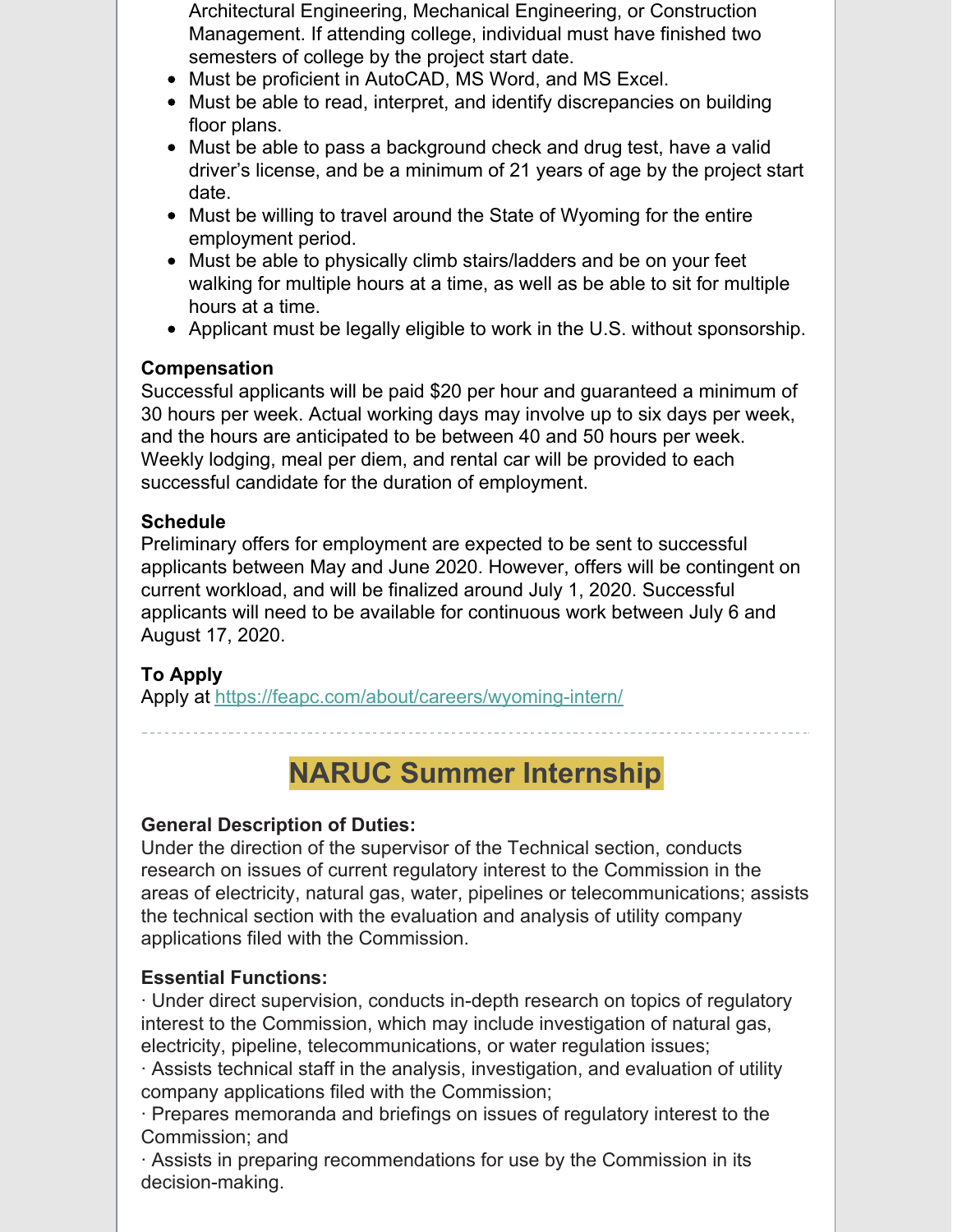#### **Knowledge and Skills:**

- · Skill in written and oral communications;
- · Knowledge and ability to use computer hardware and software;

· Ability in the interpretation, evaluation and analysis of financial/statistical and/or engineering information and concepts;

- · Ability to organize and analyze data sets with computer software;
- · Knowledge or courses of study in one or more of the following areas:

accounting, business, economics, engineering, statistics or finance; and

· Ability to work alone or in a team environment.

### **Minimum Qualifications:**

A bachelor's degree in Engineering, Accounting, Economics, Statistics, or a related field from an accredited college or university and currently enrolled in/attending graduate school or a recent graduate.

**Send resume and cover letter expressing interest in the position to: Wyoming Public Service Commission, 2515 Warren Avenue, Suite 300, Cheyenne, WY 82002, Attention: Melisa Mizel – NARUC Summer Internship, or e-mail the cover letter and resume to: melisa.mizel2@wyo.gov.**

## **Vivid Engineering Seeking Construction Inspectors, Materials Technicians, Laboratory Technicians**

VIVID Engineering Group, Inc. is looking for an experienced Construction Inspectors and Materials Technicians to join our Team! VIVID Engineering Group is a geotechnical engineering firm focused on expanding in the Arizona Market. VIVID performs the following services:

- Geotechnical Engineering
- **Construction Management**
- **Inspections**
- Materials Testing
- Phase 1 Environmental Assessments
- Stormwater Management

Inspectors and Technicians shall perform routine inspections, field testing, laboratory testing on construction materials (concrete, soils, and aggregates) for the purpose of verifying conformance to construction plans and specifications. Testing may include soil classification, sieve analysis, gradation, PI, moisture content, air content, slump, unit weight, temperature, density, proctors, etc. Follow proper procedures, perform accurate computations, and maintain cordial relationships with coworkers, clients, contractors, etc.; Prepare daily field reports, test reports, and data sheets.

Positions are for full time work along the Arizona and Mexico Border in Naco, AZ. Work will be fast passed and may require out of town work at this remote locations.

Housing will be provided. Per diem provided for meals, Travel provided for scheduled trips home.

Night, weekend and holiday work may be required. Work beyond eight hours per day and beyond 40 hours per week is typically required.

Project is scheduled to start June 1, 2020.

Minimum 2 years of construction materials testing and/or inspection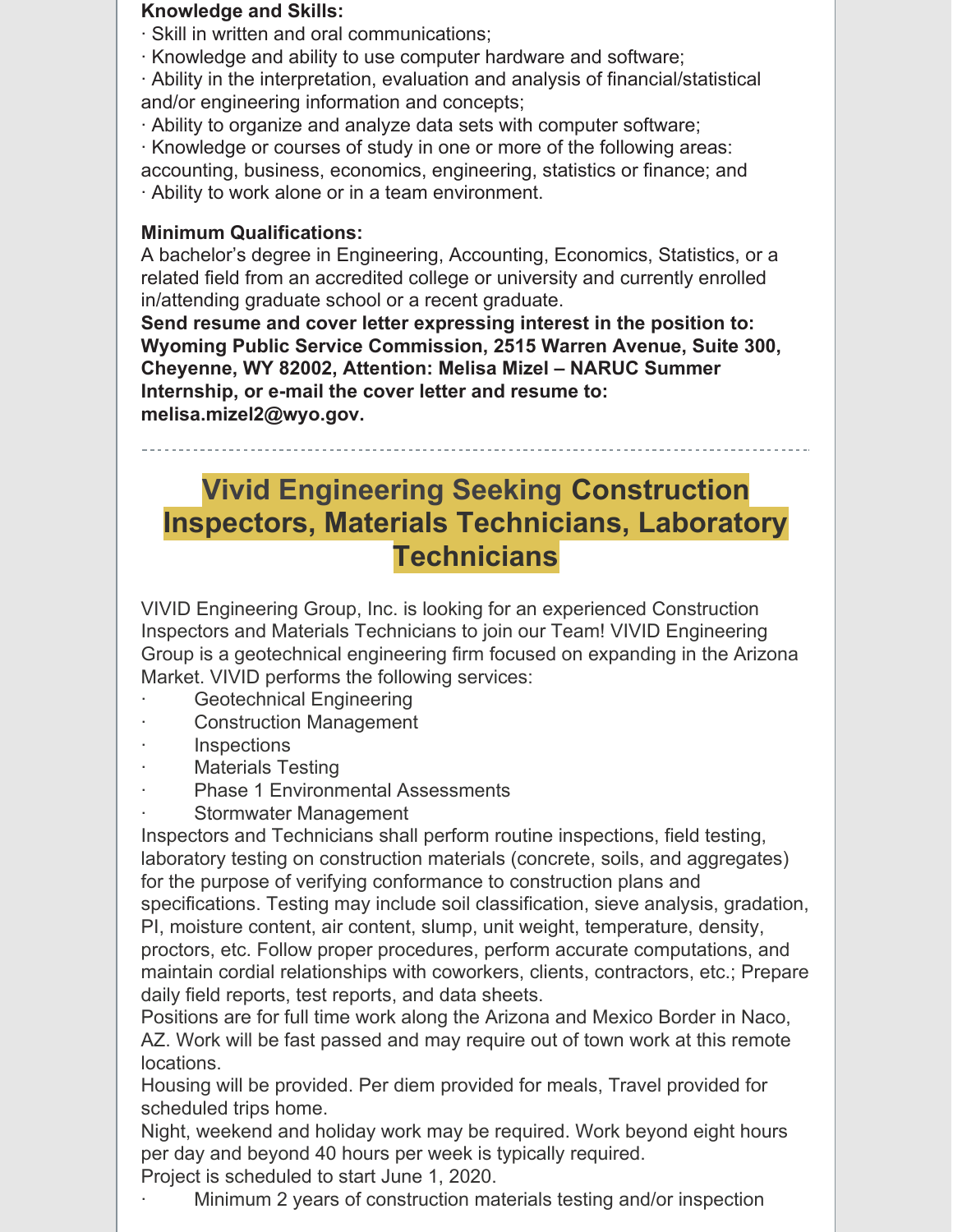experience required.

· One or more of the following certifications (or equivalent) are required: ATTI, ANST, ACI Field Level 1, ACI Lab, ACI Strength, NICET, and others

Experience with USACE a plus

Will be required to maintain current certifications. Additional certification training available.

Above average proactive communication skills, knowledge of construction practices, willingness to learn and an overall passion for continual improvement.

High school diploma or equivalent. AA or equivalent to include courses in building inspection, home inspection, construction technology, drafting and mathematics preferred.

Knowledge and use of MS Office, including Word and Excel is required

Valid driver's license, clean driving record and ability to pass drug test required

Must pass criminal and USACE background check

Job Type: Full-time

Salary: \$15.00 to \$27.00 /hour plus overtime and per diem

### **To apply contact Danny Bennett at dbennett@vivideg.com**

# **Internship with Scout Clean Energy**

**This role will support the Asset Management team's decision-making processes by utilizing real-time data from our 3 operating wind facilities across the United States. The intern will use their quantitative skills and enhance their capabilities with problem definition, data processing, data analysis, and data visualization in this role. The intern will report directly to the Manager of Remote Operations, a six-year Marine Corps veteran.**

### Qualifications

• Working towards or recently completed a bachelor's degree in Engineering, Math, Data Science, Business Administration, Economics, Statistics, or a related field

• Interest in the renewable energy industry, specifically the operation of utilityscale wind farms.

• Demonstrated commitment to excellence in delivery and in results.

• Resident of the state of Colorado (for grant-related reasons).

• A working understanding of analytics processes is required; hands-on experience is optional.

• Intermediate to advanced proficiency with Microsoft Office, especially Excel. The successful intern will have experience with using formulas, macros, and pivot tables and will be comfortable with large data sets (e.g., 1 million cells or more).

• Experience as an analytical storyteller, creating charts, graphs, and other data visualization to distill complex information into an easy-to-follow graphic or narrative that is appropriate for multiple levels and types of technical expertise is required.

• Experience with Microsoft Power Bi, Tableau, or Grafana are also preferred. • Preferred but not required: Experience with databases, SQL, API query, or OSI Soft.

To Apply: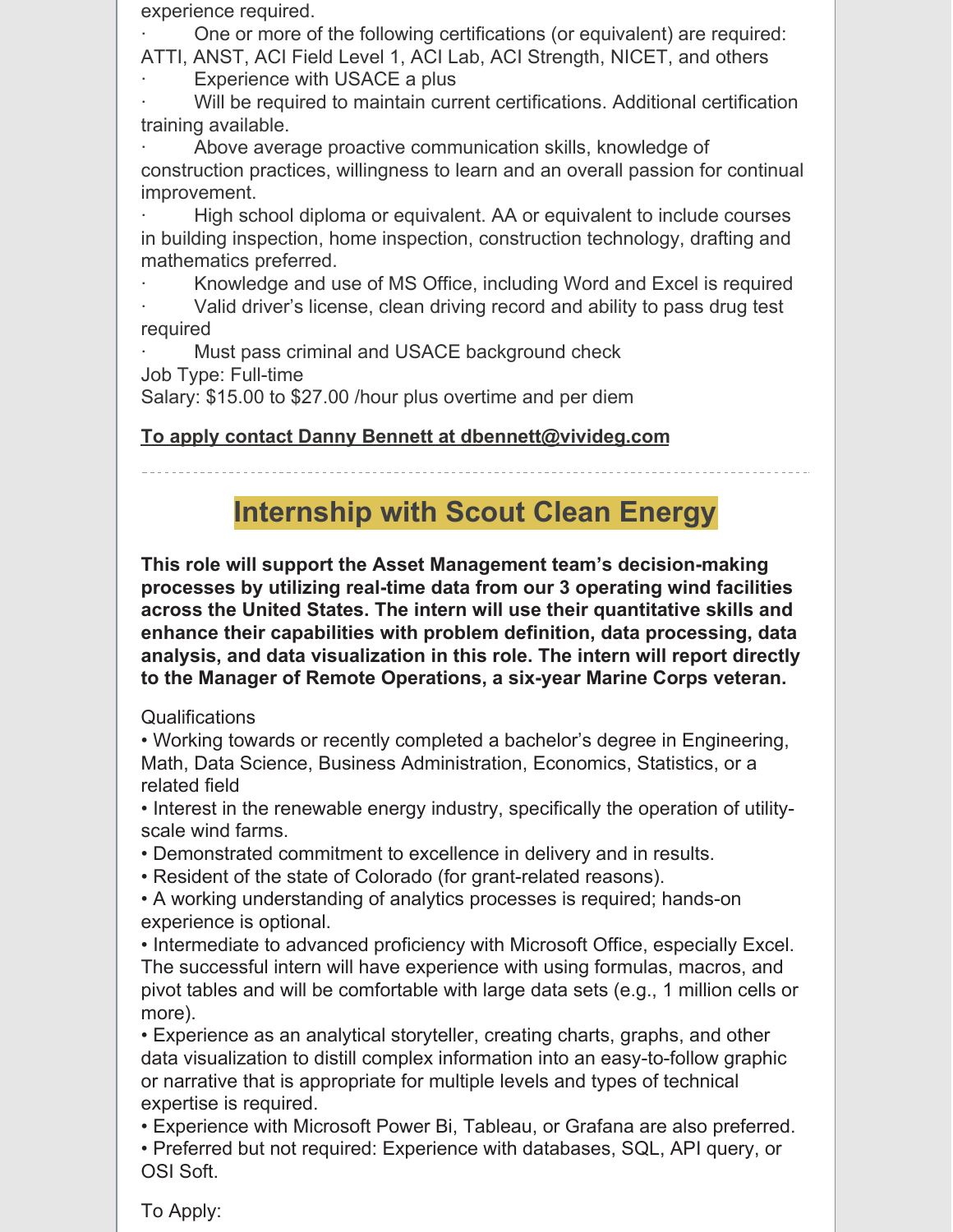**Please send a resume and cover letter to info@scoutcleanenergy.com. For more information: [www.scoutcleanenergy.com](http://www.scoutcleanenergy.com/)**

# **Systems and Manufacturing Engineering Internship**

An opportunity exists for a Mechanical Engineering student intern to design and build experimental apparatus for a wide range of disciplines across the UW campus in the CEAS Shop environment. This hands-on position is multiple parts: system integration, mechanical design and time spent completing machining & fabrication in the shop, as needed. The position will be 40 hrs/week during the Summer, then may be extended into the Fall semester as the selected candidate's course schedule will allow.

The Systems and Manufacturing intern will undergo training including LabVIEW sessions and can complete certifications in Solidworks. The Engineering intern will need to be flexible to work with both the Controls/Systems Engineers and Master Technicians, to help move the department forward whatever the task may be.

#### **Contact**

Contact Spencer Miller, Shop Manager - smille 61@uwyo.edu - for more details and to submit a resume, with a brief statement on why you're interested in the position, your qualifications, skills, work history, etc… Application Deadline: May 15, 2020

Starting Date: June 1, 2020

**Structural Engineering Position**

Whitten & Borge, PC, a structural engineering firm, is seeking an emerging structural engineer in their Billings, Montana office.

The successful candidate will have a..

- BS degree in Civil/Structural engineering,
- will have passed the FE Civil exam and be EIT status,
- and will know how to use Revit, AutoCAD, MS Office, and have basic exposure to structural analysis software.

Candidates with working experience preferred. They offer health insurance after 30 days, and retirement contributions and other benefits of one year.

**If interested, please email cover letter and resume to info@whittenborges.com**

# ii handshake